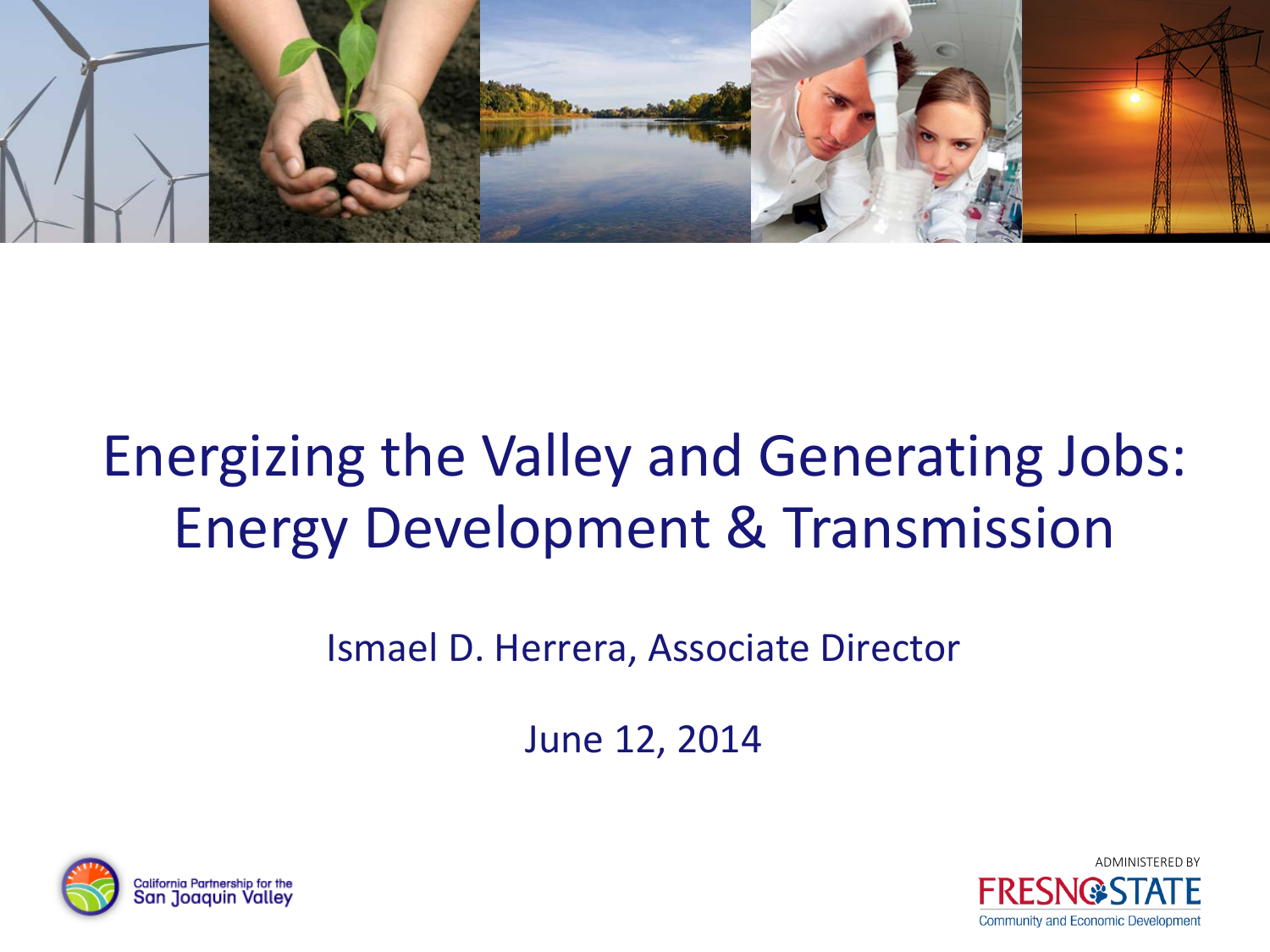# Regional Industry Clusters of Opportunity (RICO) II

- \$158,013 Grant from California Workforce Investment Board
- California Energy Commission AB 118 Alternative and Renewable Fuel Vehicle Technology (ARVFT) Program
- Priority Areas
	- Talent Pool Development
	- Business Environment
		- (i.e. Infrastructure, Market Development, Permitting, etc.)



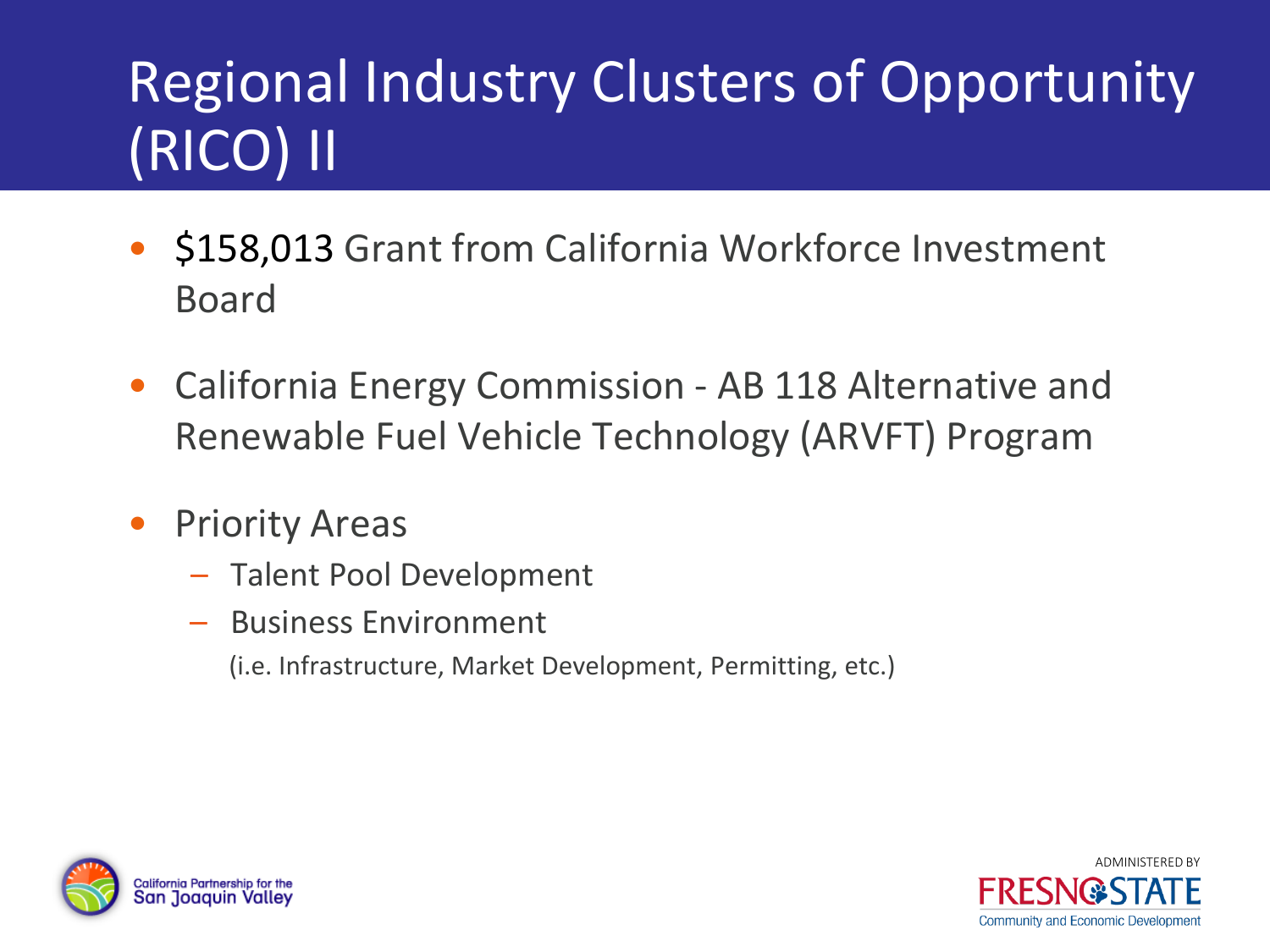# Regional Industry Clusters of Opportunity (RICO) II

- Initial ARVFT Focus Areas
	- Biofuels
	- Electric Vehicles
	- Natural Gas
- Regional Partners
	- Collaborative Economics
	- SJV Air Pollution Control District
	- SJV Clean Cities Coalition
	- SJV Clean Energy Organization
	- Clean Energy Center, Kern Community College District
	- Kern Economic Development Corporation



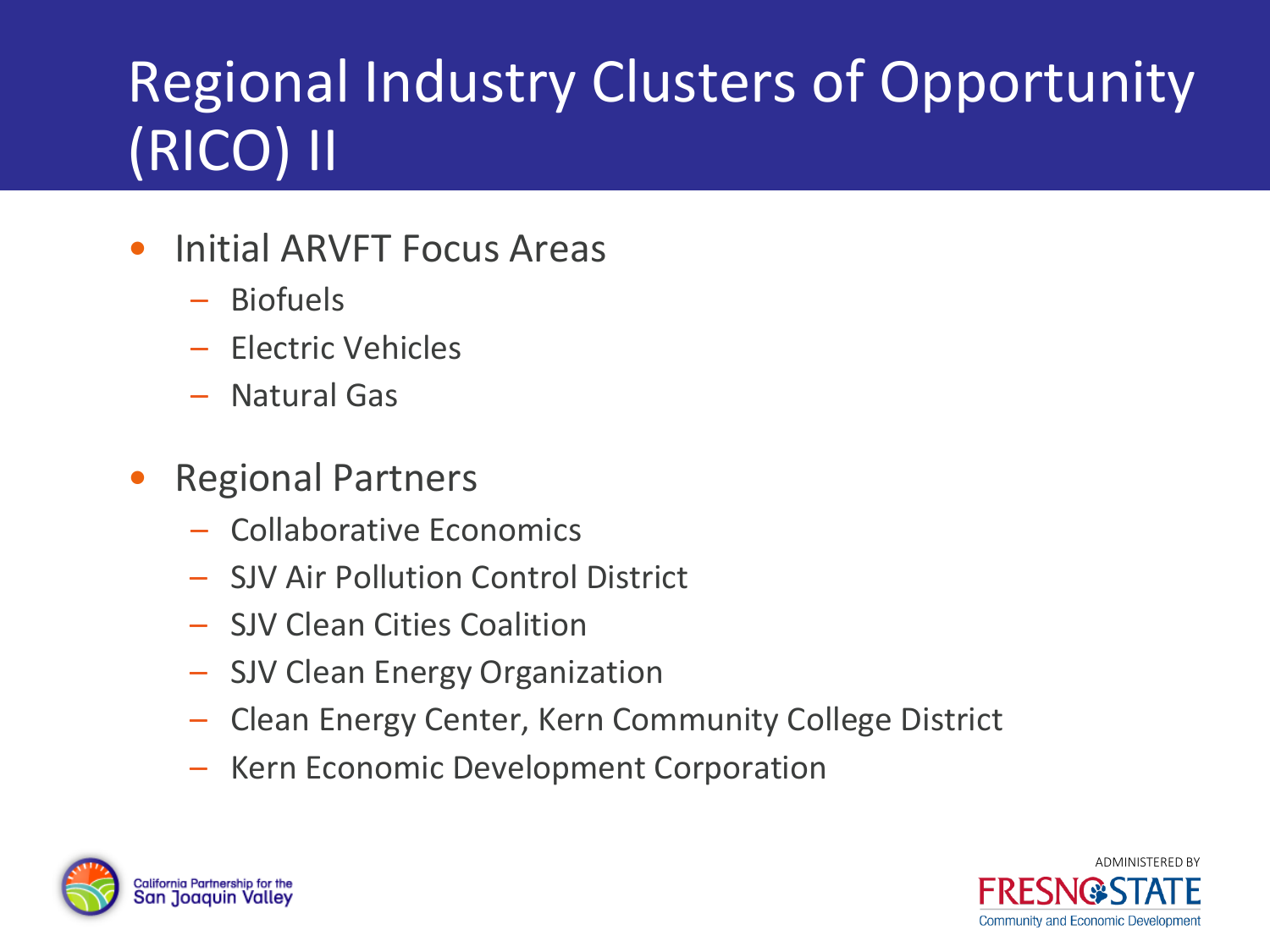## Regional Industry Clusters of Opportunity (RICO) II – Project Overview

- **Stage 1: Advanced Transportation Diagnostic Package**
- **Stage 2: Collaborative Priority-Setting Meetings** 
	- Natural Gas: December 2013
	- Biofuels: February 2014
	- Electric Vehicles: April 2014
- Stage 3: Investment Strategy
	- Electric Vehicle & Natural Gas



- Infrastructure, Market Development and Workforce
- Stage 4: Sustainable Implementation Plan
	- Supplemental Sustainability & Talent Pipeline Funding (AB 118)



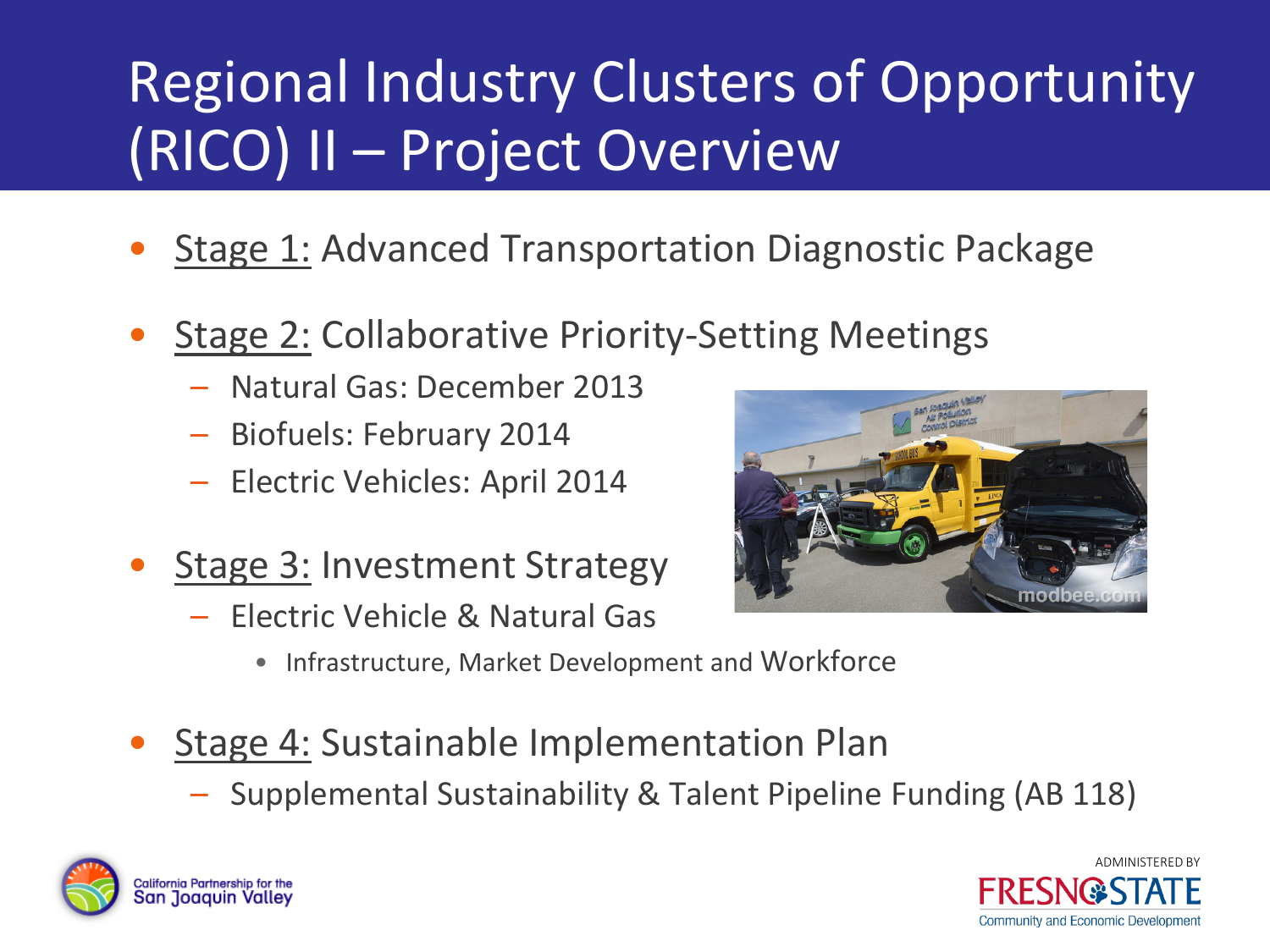### Regional Industry Clusters of Opportunity (RICO) II – Upcoming Events

#### • SJV Electric Vehicle Partnership—Meeting #2

 Date: June 23, 2014 Time: 9:30am-11:30am Location: SJV Air Pollution Control District, Central Region 1990 E. Gettysburg Avenue, Fresno, CA 93726

#### • California Partnership for the San Joaquin Valley Annual Summit

Date: September 19, 2014

Location: Clovis Veterans Memorial District (Clovis, CA)

#### 8<sup>th</sup> Annual Kern County Energy Summit

 Date: November 12, 2014 Location: DoubleTree Hotel (Bakersfield, CA)